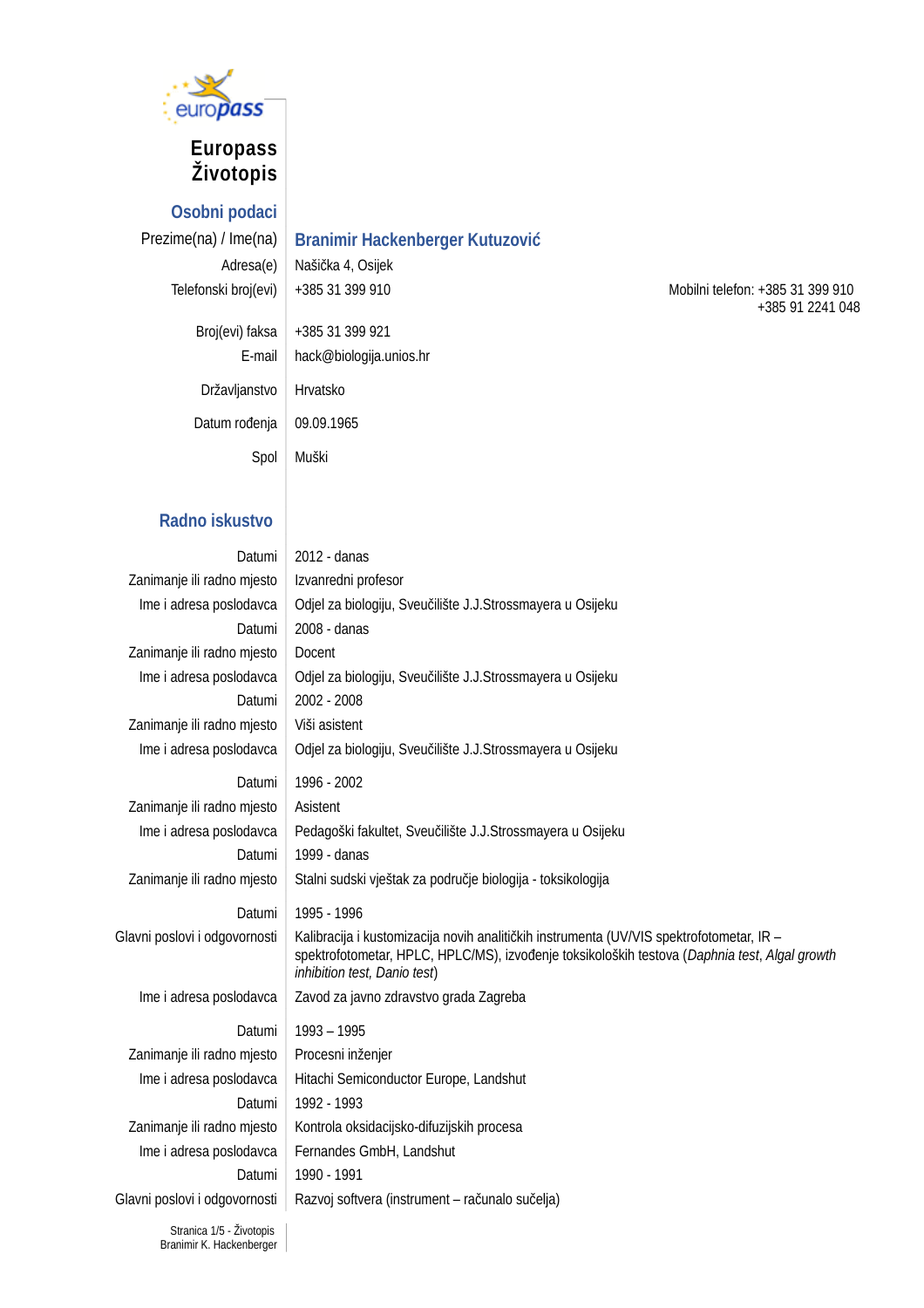Ime i adresa poslodavca Lab-Birotrade

#### **Obrazovanje i osposobljavanje**

Datumi 2001

Naziv dodijeljene kvalifikacije | Doktor znanosti Ime i vrsta organizacije pružatelja obrazovanja i osposobljavanja Datumi 1999

Naziv dodijeljene kvalifikacije | Magistar znanosti

Ime i vrsta organizacije pružatelja obrazovanja i osposobljavanja Datumi 1995

Naziv dodijeljene kvalifikacije | Profesor biologije i kemije Ime i vrsta organizacije pružatelja obrazovanja i osposobljavanja

## **Osobne vještine i kompetencije**

Materinski jezik(ci) **Hrvatski**

 $Samoprocje<sub>n</sub>$ *Europska razina (\*)* 

## **Radovi citirani u Current Content bazi**

Prirodoslovno-matematički fakultet, Sveučilište u Zagrebu Prirodoslovno-matematički fakultet, Sveučilište u Zagrebu

Pedagoški fakultet, Sveučilište J.J.Strossmayera u Osijeku

#### Drugi jezik(ci) **Engleski, Njemački**

| cjena        |                                                    | Razumijevanje    |    |                  | Govor |                     |    |                    |                | <b>Pisanje</b>   |  |
|--------------|----------------------------------------------------|------------------|----|------------------|-------|---------------------|----|--------------------|----------------|------------------|--|
| zina (*)     |                                                    | Slušanje         |    | Citanie          |       | Govorna interakcija |    | Govorna produkcija |                |                  |  |
| <b>Jezik</b> | C2                                                 | Iskusni korisnik | C2 | Iskusni korisnik | C2    | Iskusni korisnik    | C2 | Iskusni korisnik   | C2             | Iskusni korisnik |  |
| Jezik        | C <sub>2</sub>                                     | Iskusni korisnik | C2 | Iskusni korisnik | C2    | Iskusni korisnik    | C2 | Iskusni korisnik   | C <sub>2</sub> | Iskusni korisnik |  |
|              | (*) Zajednički europski referentni okvir za jezike |                  |    |                  |       |                     |    |                    |                |                  |  |

2015 **Hackenberger, B.K.,** Velki, M., Lončarić, Ž., Hackenberger, D.K., Ečimović, S. (**2015**) Effect of different river flow rates on biomarker responses in common carp (*Cyprinus carpio*). Ecotoxicology and environmental safety 112C: 153-160.

2014 Velki, M., Plavšin, I., Dragojević, J., **Hackenberger, B.K.** (**2014**) Toxicity and repellency of dimethoate, pirimiphos-methyl and deltamethrin against *Tribolium castaneum* (Herbst) using different exposure methods. Journal of stored products research 59: 36-41.

Velki, M., **Hackenberger, B.K.**, Lončarić, Ž., Hackenberger, D.K. (**2014**) Application of microcosmic system for assessment of insecticide effects on biomarker responses in ecologically different earthworm species. *Ecotoxicology and environmental safety* 104: 110-119.

Jeličić Marinković, Ž., **Hackenberger, B.K.,** Merdić, E. (2014) Maximum radius of carbon dioxide baited trap impact in woodland: implications for host-finding by mosquitoes. *Biologia* 69(4): 522-529.

Hackenberger, D.K., **Hackenberger, B.K.** (2014) Earthworm community structure in grassland habitats differentiated by climate type during two consecutive seasons. *European journal of soil biology* 61: 27-34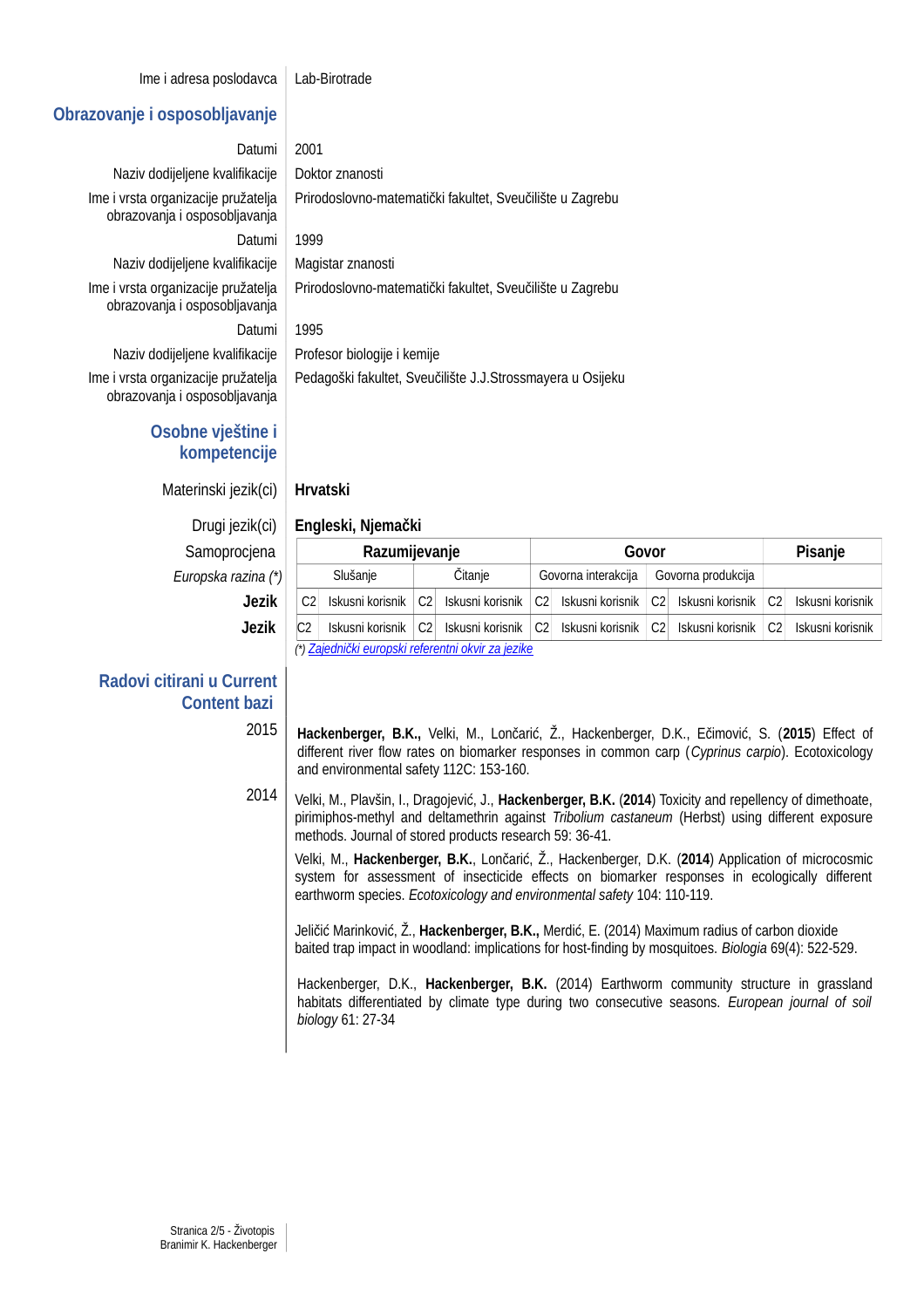2013 Hackenberger, D.K**.**, **Hackenberger, B.K.** (2013) Checklist of the earthworm fauna of Croatia (Oligochaeta: Lumbricidae). *Zootaxa* 3710: 1-30.

Stepić, S., **Hackenberger, B.K**., Velki, M., Hackenberger, D.K., Lončarić, Ž. (2013) Potentiatiom effect of metolachlor on toxicity of organochlorine and organophosphate insecticides in earthworm *Eisenia andrei*. *Bulletin of Environmental Contamination and Toxicology* 36: 715-723.

Stepić, S., **Hackenberger, B.K.,** Velki, M., Lončarić, Ž., Hackenberger, D.K. (2013) Effects of individual and binary-combined commercial insecticides endosulfan, temephos, malathion and pirimiphos-methyl on biomarker responses in earthworm *Eisenia andrei*. *Environmental toxicology and pharmacology* 36: 715-723.

Velki, M., **Hackenberger, B.K.** (2013) Inhibition and recovery of molecular biomarkers of earthworm *Eisenia andrei* after exposure to organophosphate dimethoate. *Soil Biolgy and Biochemistry* 57: 100– 108.

Velki, M., **Hackenberger, B.K.** (2013) Different sensitivities of biomarker responses in two epigeic earthworm species after exposure to pyrethroid and organophosphate insecticides. *Archives of environmental contamination and toxicology* 65: 498-509.

Velki, M., **Hackenberger, B.K.** (2013) Biomarker responses in earthworm *Eisenia andrei* exposed to pirimiphos-methyl and deltamethrin using different toxicity tests. *Chemosphere* 90: 1216–1226.

2012 | Stepić, S., Hackenberger, B.K., Hackenberger, D.K., Velki, M., Lončarić, Ž. (2012) Impact of oxidative stress indicated by thiobarbituric acid reactive substances (TBARS) and protein carbonyl levels (PC) on ethoxyresorufin-O-deethylase (EROD) induction in common carp (*Cyprinus carpio*). *Water Air and Soil Pollution* 223: 4785-4793.

Velki, M., **Hackenberger, B.K**. (2012) Species-specific differences in biomarker responses in two ecologically different earthworms exposed to the insecticide dimethoate. *Comparative Biochemistry and Physioogy C Toxicology and Pharmacoogy* 156: 104–112.

Velki, M., Stepić, S., Lončarić, Ž., **Hackenberger, B.K**. (2012) Effects of electroshocking and allyl isothiocyanate on biomarkers of the earthworm species *Eisenia andrei* – possible side-effects of nondestructive extraction methods. *European Journal of Soil Biology* 51:15–21.

Turić, N., Merdić, E., **Hackenberger, B.K.**, Jeličić, Ž., Vignjević, G., Csabai, Z. (2012) Structure of aquatic assemblages of Coleoptera and Heteroptera in relation to habitat type and flood dynamic structure. *Aquatic Insects* 34(1): 189-205.

**Hackenberger, B.K**., Velki, M., Stepić, S., Hackenberger, D.K. (2012) The effect of formalin on acetylcholinesterase and catalase activities, and on the concentration of oximes, in the earthworm species *Eisenia andrei*. *European Journal of Soil Biology* 50: 137–143.

Britvić, S., **Hackenberger, B.K.,** Jarić, D., Stepić, S. (2012) Detection of mutagens and BaPMO inducers in river water using the Blue Cotton adsorption technique. *Environmental Toxicology* 27(3): 146-154.

- 2011 Velki, M., Kodrík, D., Večeřa, J., **Hackenberger, B.K**., Socha, R. (2011) Oxidative stress elicited by insecticides: A role for the adipokinetic hormone. *General and Comparative Endocrinology* 172: 77-84.
- 2010 **Hackenberger, B.K**., Jarić, D., Hackenberger, D., Stepić, S. (2010) Effects of chronic dietary exposure to a low-dose of Malathion, Aroclor-1254 and 3-methylcholanthrene on three biomarkers in male mice. *Acta Biologica Hungarica* 61: 423-433.

Klobučar, G.I.V., Štambuk, A., Pavlica, M., Sertić Perić, M., **Hackenberger, B.K**., Hylland, K. (2010) Genotoxicity monitoring of freshwater environments using caged carp (*Cyprinus carpio*). *Ecotoxicology* 19: 77-84.

Merdić, E., Jeličić, Ž., Krčmar, S., **Hackenberger, B.K.**, Turić, N., Sudarić Bogojević, M., Zahirović, Ž. (2010) Efficacy of mosquito attractants in various habitats of a floodplain. *Biologia* 65(3): 545-551.

Mihaljević, M., Špoljarić, D., Stević, F., Cvijanović, V., **Hackenberger, B.K.** (2010) The influence of extreme floods from the River Danube in 2006 on phytoplankton communities in a floodplain lake: Shift to a clear state. *Limnologica* 40: 260-268.

2009 **Hackenberger, B.K.**, Jarić, D., Krčmar, S. (2009) Distribution of tabanids (Diptera: Tabanidae) along a two-sided altitudinal transect. *Environmental Entomology* 38(6): 1600-1607. Mihaljević, M., Stević, F., Horvatić, J., **Hackenberger, B.K.** (2009) Dual impact of the flood pulses on

the phytoplankton assemblages in a Danubian floodplain lake (Kopački Rit Nature Park, Croatia). *Hydrobiologia* 618: 77-88.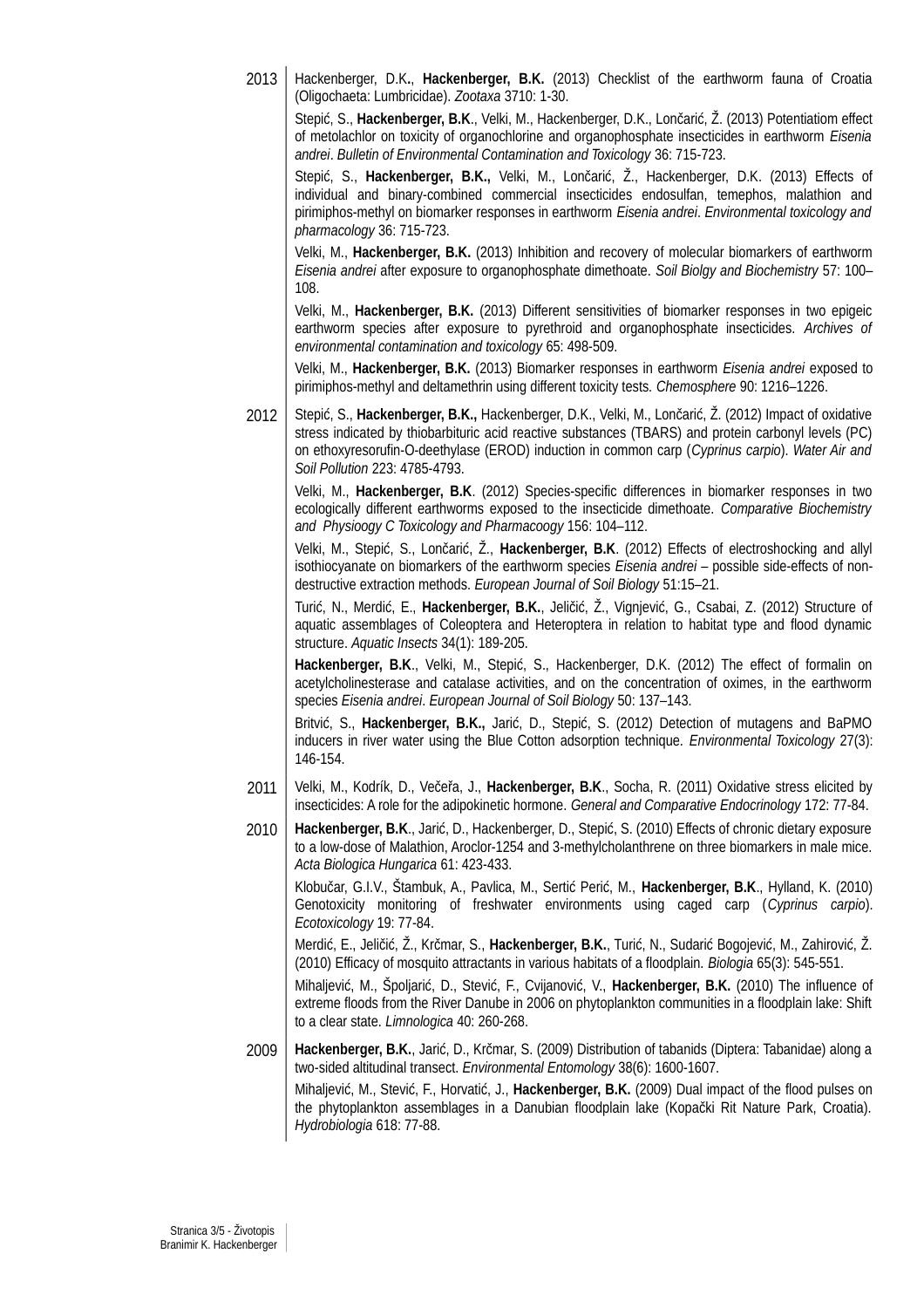2008 **Hackenberger, B.K.**, Jarić-Perkušić, D., Stepić, S. (2008) Effect of temephos on cholinesterase activity in the earthworm *Eisenia fetida* (Oligochaeta, Lumbricidae). *Ecotoxicology and Environmental Safety* 71: 583-589.

Jarić-Perkušić, D., **Hackenberger, B.K.**, Stepić, S., Merdić, E. (2008) Influence of molting on efficacy of two functionally different larvicides: *Bti* and temephos. *Journal of Economic Entomology* 101(4): 1204-1210.

- 2006 Žaja, R., Klobučar, G.I.V., Sauerborn Klobučar, R., **Hackenberger, B.K.**, Smital, T. (2006) Haemolymph as compartment for efficient and non-destructive determination of P-glycoprotein (Pgp) mediated MXR activity in bivalves. *Comparative Biochemistry and Physiology* 143C: 103-112.
- 2005 Lepeduš, H., Jozić, M., Štolfa, I., Pavičić, N., **Hackenberger, B.K.**, Cesar, V. (2005) Changes in peroxidase activity in the peel of Unshiu mandarin (*Citrus unshiu* Marc.) fruit with different storage treatments. *Food Technology and Biotechnology* 43(1): 71-77.
- 2004 Ugarčić-Hardi, Ž., Hackenberger, D., **Hackenberger, B.K.** (2004) New approach to the influence of flour moisture on the determination of the falling number. *Deutsche Lebensmittel-Rundschau* 100(8): 298-301.
- 2003 Smital, T., Sauerborn, R., **Hackenberger, B.K**. (2003) Inducibility of the P-glycoprotein transport activity in the marine mussel *Mytilus galloprovincialis* and the freshwater mussel *Dreissena polymorpha. Aquatic Toxicology* 65: 443-465. If: 2.073
- 2000 Ramljak, S., **Hackenberger, B.K**., Smital, T., Britvić, S. (2000) Evaluation of the genotoxic and cytochrome P450 monooxygenase-inhibitory potential of dicuran on prokaryotic and eukaryotic test systems. *Journal of Environmental Science and Health B* 35(6): 751-770.

### **Ostali radovi**

- 2014 Perić-Mataruga, V., **Hackenberger, B.K**., Vlahović, M., Ilijin, L., Mrdaković, M. (**2014**) Potential improvement of *Lymantria dispar* L. management by quercetin. *Archives of Biological Sciences*. 66 (3): 1125-1129.
- 2011 Turić, N., Merdić, E., **Hackenberger, B.K.**, Jeličić, Ž., Bogdanović, T. (2011) Diversity of aquatic insects (Heteroptera: Nepomorpha, Gerromorpha and Coleoptera: Hydraephaga, Hydrophilidae) in the karst area of Gorski kotar, Croatia. *Natura Croatica: periodicum Musei historiae naturalis Croatici* 20(1): 179-188.
- 2010 Jarić, D., **Hackenberger, B.K.**, Krčmar, S. (2010) The characteristics of earthworm communities along vertically stratified transect of Velika Kapela Mountain grasslands (Croatia). *Zoology in the Middle East* 49, Supplementum 2:117-124.
- 2008 Merdić, E., **Hackenberger Kutuzović, B**., Sudarić Bogojević, M., Vrućina, I. (2008) Dynamics of mosquito (Diptera, Culicidae) species richness in samples of dry-ice baited CDC traps in the urban area of Osijek, Croatia. *Natura Croatica: periodicum Musei historiae naturalis Croatici* 17(3): 149-155.
- 2007 Stepić, Sandra; Velki, Mirna; **Hackenberger Kutuzović, Branimir**; Jarić-Perkušić, Davorka (2007) Comparison of thiobarbituric acid reactive substances (TBARS) and protein carbonyl (PC) as biomarkers of oxidative stress in rat (*Ratus norvegicus*) and common carp (*Cyprinus carpio*). Abstracts of the 5th Croatian Congress of Pharmacology and the 2nd Congress of Croatian Physiological Society, *Periodicum biologorum Supplement* pp. 158.
- 2003 Oršolić, N., Knežević, A., Šver, L., Terzić, S., **Hackenberger, B.K.**, Bašić, I. (2003) Influence of honey bee products on transplantable murine tumours. *Veterinary and Comparative Oncology* 1 (4): 216-226.
- 2000 Ramljak, S., **Hackenberger, B.K.**, Smital, T., Britvić, S. (2000) Evaluation of the genotoxic and cytochrome P450 monooxygenase-inhibitory potential of dicuran on prokaryotic and eukaryotic test systems. *Journal of Environmental Science and Health* B35(6): 751-770. If: 0.673
- 1989 **Hackenberger Kutuzović, B.** (1989) Changes in Osijek Ornithofauna in the 1896-1987. period. *Periodicum Biologorum*. 91(1): 135-136.

**Istraživački i ostali projekti**

- 2014-2018 | Optimise: Innovative optical Tools for proximal sensing of ecophysiological processes. COST Action ES1309, MC member.
- 2014-2018 | ClimMani: Climate Change Manipulation Experiments in Terrestrial Ecosystems Networking and Outreach. COST Action ES1308, MC substitute.